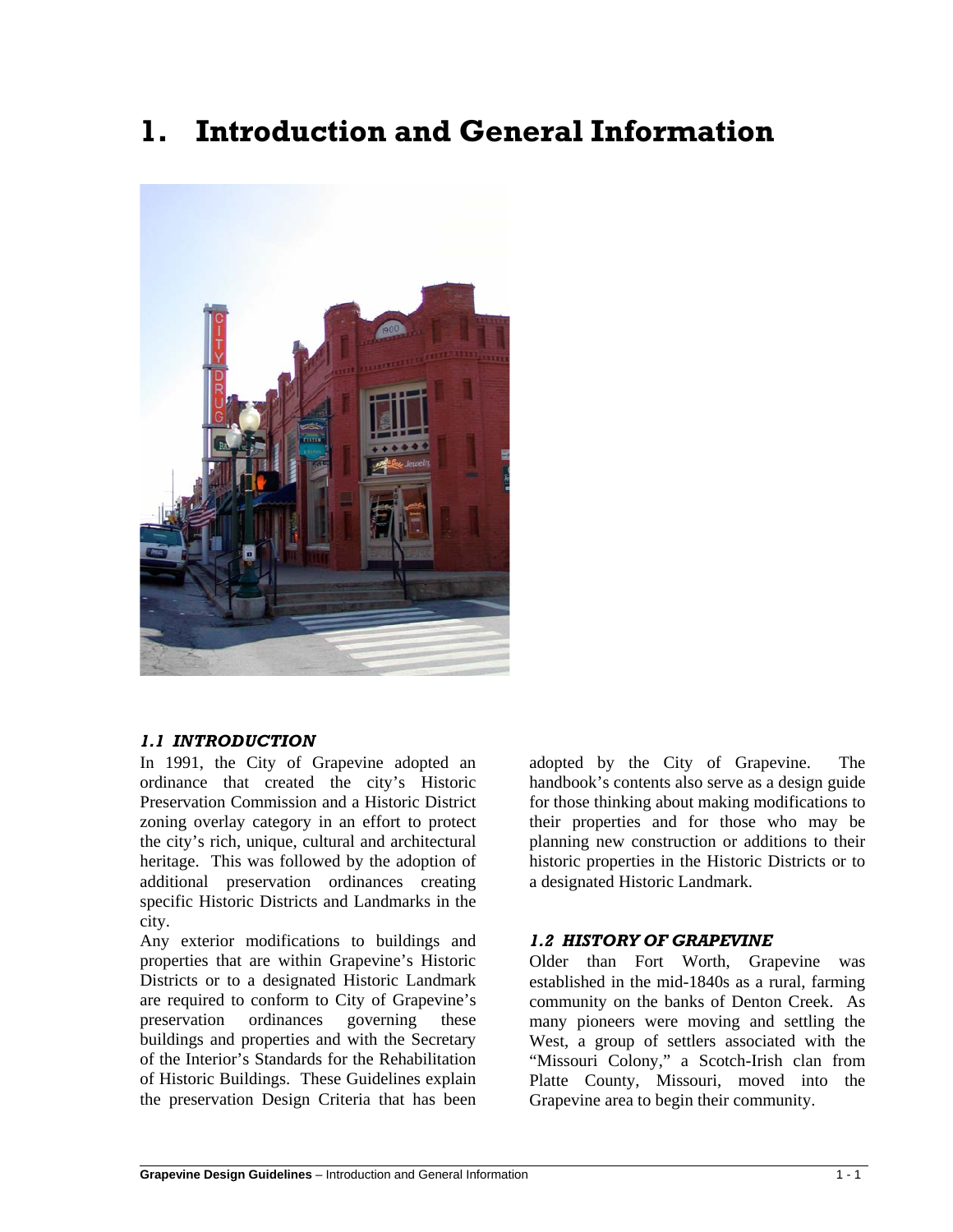The current township was first planned in 1854 when several property owners laid out the original town consisting of about six square blocks. The city soon developed into a regional agricultural center for a number of smaller, surrounding communities.

In 1888, the St. Louis and Southwestern Railway (also know as the Cotton Belt Railroad) came through Grapevine. It connected Fort Worth to the west, with St. Louis to the east and provided an inexpensive means of transportation for produce from the surrounding area farmers. The city then began to thrive as an agricultural trade center supplying goods to the area's farmers as well as serving as a shipping point for their produce. Cotton, in particular, thrived with the arrival of the railroad. Three gins were constructed on the West Side of Main Street to process the crop for market.

The railroad also brought with it the tremendous building resources previously not available in Grapevine. Milled lumber was no longer brought into Grapevine via oxen from the lumber mills of East Texas. Similarly with nails, roofs, lime, cement, etc. (One notable exception to this fact – Jake Waymire, a local mason who arrived in Grapevine at the turn of the century and started making bricks from local clay). As a result of the railroad and infusion of construction materials, the construction industry (and particularly Main Street) boomed in Grapevine from about 1890-1920, the same period from which most of the historic buildings in Grapevine date.

The land to the east and west of Main Street in the 1880s consisted primarily of large family land holdings. The large tracts of land allowed the families to grow and consume their own produce while also keeping poultry, dairy and other farm animals for their own use or for bartering (produce) with neighbors. In addition to the gardens, the tracts also contained small dwellings and outbuildings located in rear yards. The large tracts were gradually subdivided into residential lots for the construction of housing, first for relatives then for speculation. This would account for having 1930-50s homes between turn of the century homes.

Like other rural Texas communities (near major cities), Grapevine incurred a transformation from an agricultural based economy to one dependent on industry, manufacturing and professions. Of particular note, is that the change occurred fairly late in its history (primarily due to the advent of the automobile and subsequent highways) considering the proximity of Grapevine to Dallas and Fort Worth. Grapevine's economy has thus gone from one based on a cash crop (primarily cotton), to a more stable poultry, dairy, diversified farming (peanuts, watermelon, cantaloupe, etc.) and livestock economy during the Depression years to an economy consisting of brokers, speculators, businessmen and professionals required by federal projects (Lake Grapevine and DFW Airport).

Grapevine's heritage is uniquely preserved in its Main Street and residential historic districts. Unlike any of Grapevine's neighbors, the city's history remains alive in its preserved buildings and neighborhoods. The City of Grapevine, the Grapevine Historic Preservation Commission and hundreds of interested Grapevine citizens join the owners of Grapevine's historic properties in the effort of preserving and revitalizing an environment that promotes improved property values and enriches the quality of life for Grapevine's citizens and visitors.

# *1.3 DISTRICTS AND LANDMARKS*

The Grapevine Commercial (Main Street), the College Street, and the Cotton Belt Railroad Industrial Districts are significant for the continuum of architectural periods and styles represented. The Main Street Historic District contains primarily late nineteenth-century and early twentieth-century commercial structures. Many of these structures have been maintained with little alterations, and the street maintains much of its original integrity. The primary building material within this district is brick. The College Street Historic District reflects

every period in Grapevine's developmental history, from late nineteenth century vernacular cottages and high style Queen Ann residences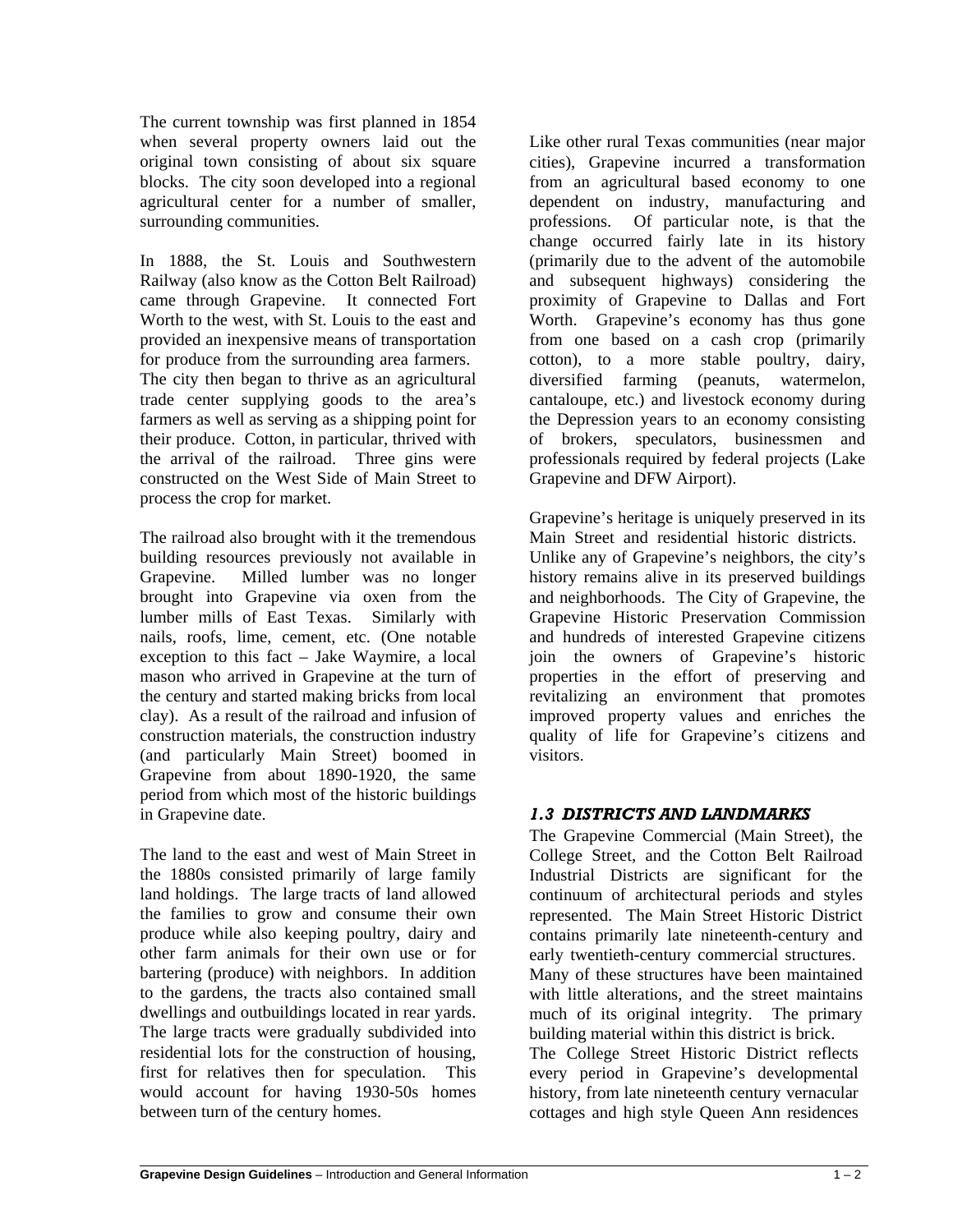(c. 1870-c. 1900); to imposing Prairie/Arts and Crafts-era homes and vernacular bungalows (1900-1930); to pre- and post-World War II 'minimalist traditional' cottages and to 1950's and 60's ranch style homes. Primary building materials include wood, brick and stone. Roof pitches vary from steeply angled Victorian era shapes to low-slung ranch house versions; building massing ranges from regular to asymmetrical; and porch conditions include everything from wide, wrap-around versions to no porches at all.

The Cotton Belt Railroad Historic District acknowledges the importance of the Cotton Belt Railroad to the growth of Grapevine as a regional commercial center. The buildings within this district range from residential and commercial to industrial buildings that were associated with the Cotton Mill. With this variety of building types, the materials also vary w/ wood board and batten to corrugated steel industrial and utilitarian buildings.

In addition to these three historic districts, there are many individual landmarks within Grapevine; refer to section 2.4 for additional information on these.

All individual landmarks and the Cotton Belt Railroad Historic District have specific design guidelines; these guidelines ensure that modifications will be compatible with the architectural character of the historic district or landmark for which they apply. A copy of design guidelines for specific landmarks, the Cotton Belt Railroad Historic District or future landmarks and districts are available from staff with the Historic Preservation Commission in Development Services, City of Grapevine.

#### *1.4 HISTORIC PRESERVATION COMMISSION*

l

Historic Preservation Commission members, appointed by the Grapevine City Council, are Grapevine residents who have specialized professional, cultural, and business knowledge and background. The Commission's goal is to assist in the development of the most cost

effective, high quality, and historically appropriate project possible.

The Commission members are tasked with the responsibility of reviewing proposed modifications to historic buildings and ensuring such modifications are consistent and compatible with the architectural character of the building or district. The Commission also reviews the proposed changes against recommendations set forth in the district or landmark's design guidelines.

# *1.5 CERTIFICATE OF APPROPRIATENESS PROCESS*

Any exterior alteration, demolition or new construction, including new exterior paint colors, changing windows or doors, signs, light fixtures, landscaping, to buildings or structures designated as historic or new buildings within a historic district or designated as a landmark individually require a Certificate of Appropriateness (CA) be approved before any modification can begin. Many modifications are simple and routine, and can be approved by city Staff within a few days after the CA application is made. More significant projects may require review and approval by the Historic Preservation Commission, which meets monthly.

Owners planning exterior alterations, demolition or new construction to such buildings or sites should first consult with the staff of the Historic Preservation Commission in the Development Services, City of Grapevine. In all cases, City of Grapevine professional staff with extensive preservation, construction and architectural design expertise is available, at no cost, to assist with design choices.

Owners will be required to file a completed Certificate of Appropriateness (CA) application. An application is required for ALL exterior projects, whether or not a building permit is also necessary. Applications must be accompanied by documentation (such as photographs, drawings, written specifications, color samples and other information) sufficient to illustrate the proposal and its impact on the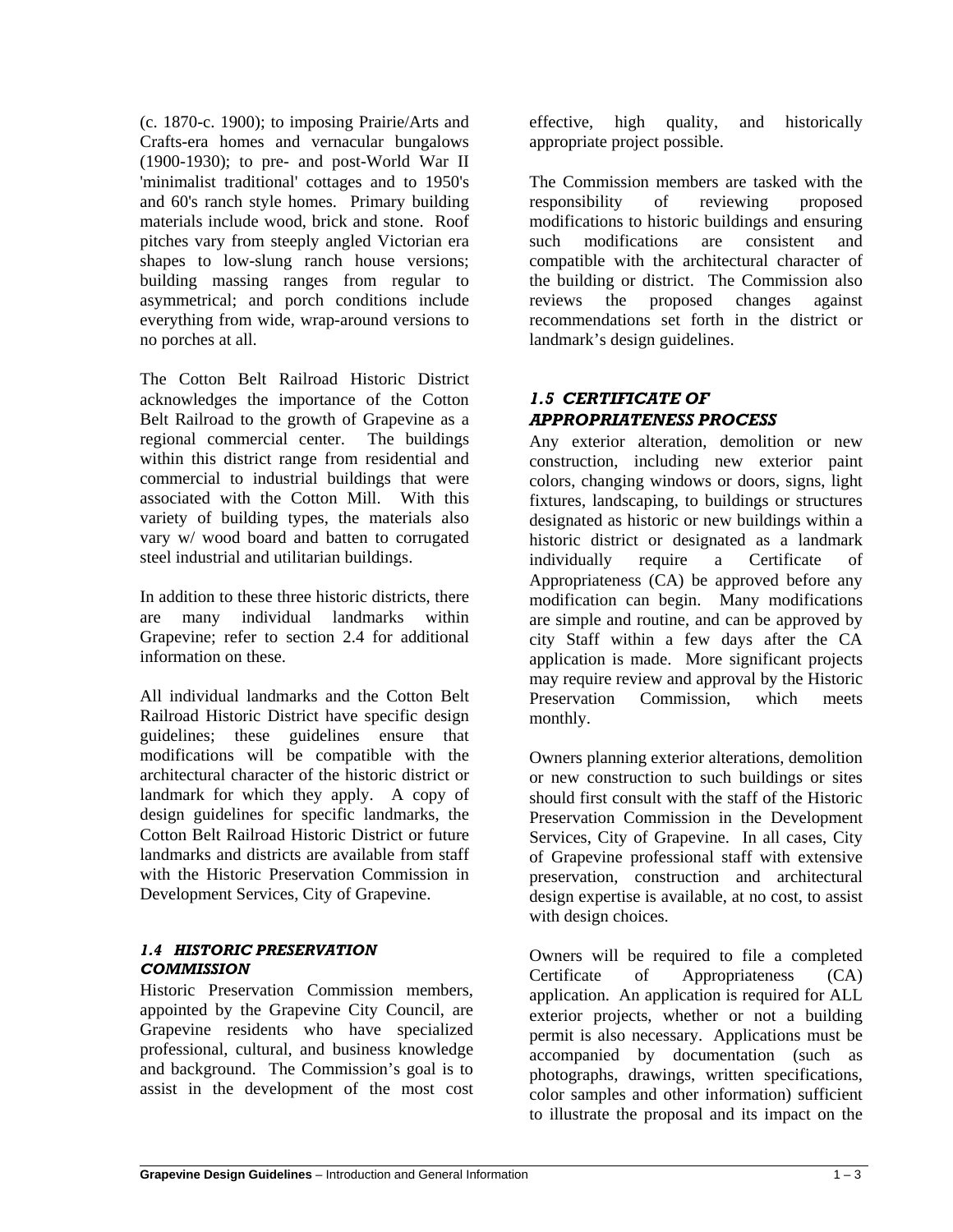property. This will assist the owner, the staff and the Historic Preservation Commission in reaching a successful conclusion to the review, and provides a detailed record of the project for future reference. Documentation must be complete in order to begin review of an application.

Applications must be filed no later than 2 weeks prior to a Historic Preservation Commission hearing in order for the completed CA to be checked for completeness. It is recommended, however, that property owners discuss their proposals with staff well before the filing deadline. Please check with staff regarding specific filing deadlines and hearing dates.

The application will be reviewed by city staff, and concerns, problems or proposed revisions will be discussed with the applicant prior to the Historic Preservation Commission hearing.

Hearings usually occur the fourth Wednesday of each month in City Hall, City Council Conference Room, Second Floor, 200 S. Main Street, Grapevine. At the hearing, the applicant and any other interested parties are invited to speak about the proposed project. At the end of the discussion, the Commission votes whether to approve the application as submitted, to approve with conditions, or to deny the application.

When a favorable decision is issued, applicants may proceed with the project, pending issuance of any necessary building permits from the appropriate city department. It is the applicant's responsibility to find out whether a building permit is needed and to obtain one. If a CA application is approved, all the conditions of the approval must be met by the applicant throughout the project.

If an application is denied, the applicant may, within 30 calendar days of receipt of the written decision, file a written appeal with the City Council through the Office of the City Secretary for review of the decision. If the denial is upheld, the project may not proceed. Applicants may reapply for the same request after one year.

l



#### CERTIFICATE OF APPROPRIATENESS (CA) FLOW CHART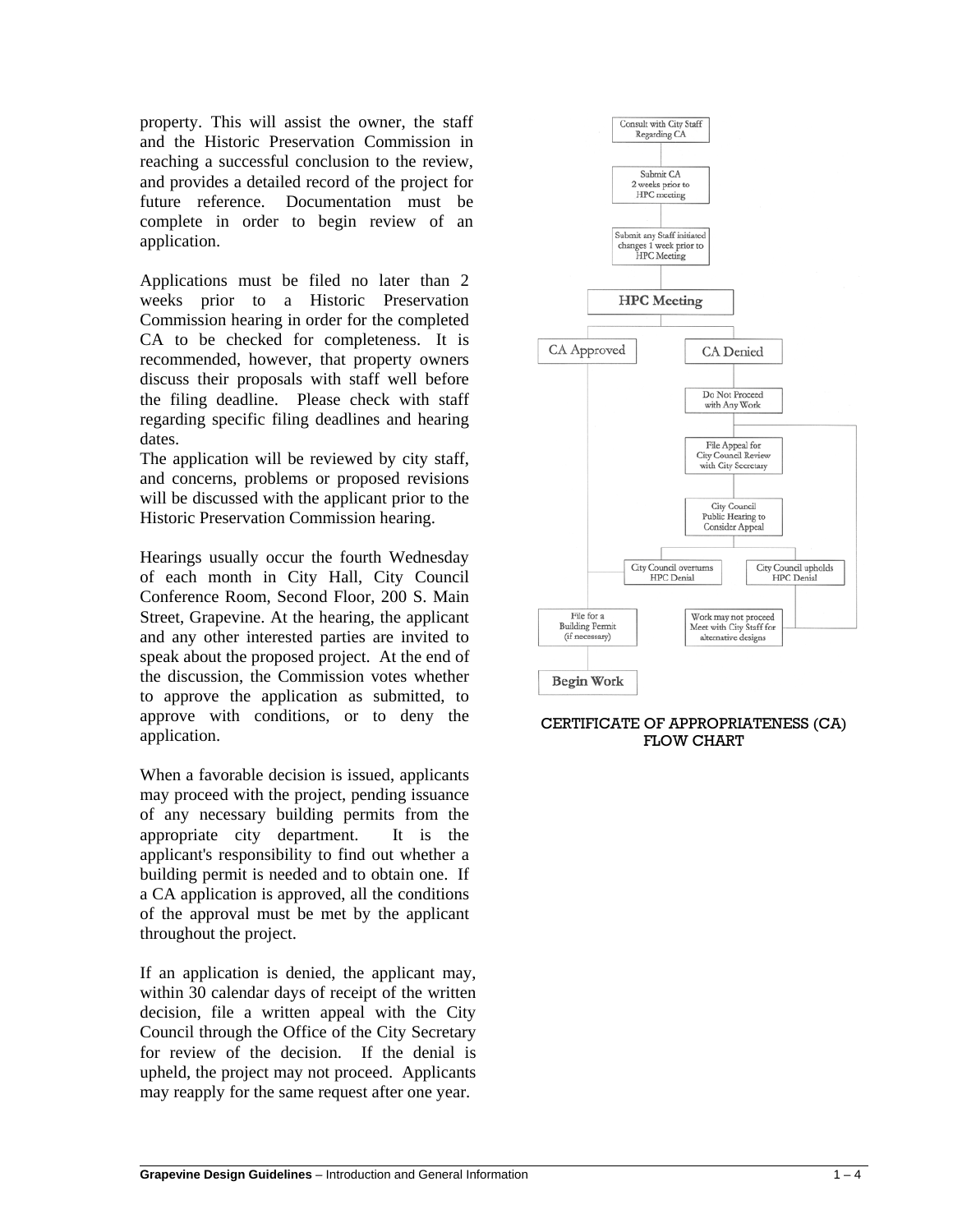#### **1.6** *PRESERVATION PRINCIPLES*

Allowing each existing property to authentically tell the story of its own period in time, while reinforcing the historical period of significance with infill construction, is the goal of these historic district designations. The preservation and conservation of original architectural features is preferred, rather than "modernization" or "updating" of older properties, or imposing a false "historical look" on newer properties.



**Preservation of a historic building**

The historic character of existing buildings and the districts as a whole can best be preserved by the repair of original materials, rather than their replacement. Repair and restoration is often more cost effective than replacement, conserves energy and reduces the amount of trash added to landfills.

New, infill construction in the district should reflect the character of the district during its historic period of significance.



**New infill residential construction**

l



**Relocated historic building**

Buildings constructed for residential use should have massing, roof shapes, porch configurations and materials that reflect the architectural styles of houses built in Grapevine during the historic period. Commercial buildings in the Main Street Historic District and in those commercial structures adjacent to Main Street in the College Street Historic District may reflect existing Main Street historic commercial structure design elements. The design of any new buildings shall have key elements of a primary historic style already existing in the district and shall be clearly compatible with and complimentary to its neighbors, but may not be a reproduction. Only when a previously demolished Grapevine building can be accurately replicated may a reproduction be considered.



**Reconstruction of a historic building**

Infill construction shall be similar in front and side yard setback to nearby historic, contributing buildings, in order to retain and reinforce the consistent setbacks that characterize the historic district.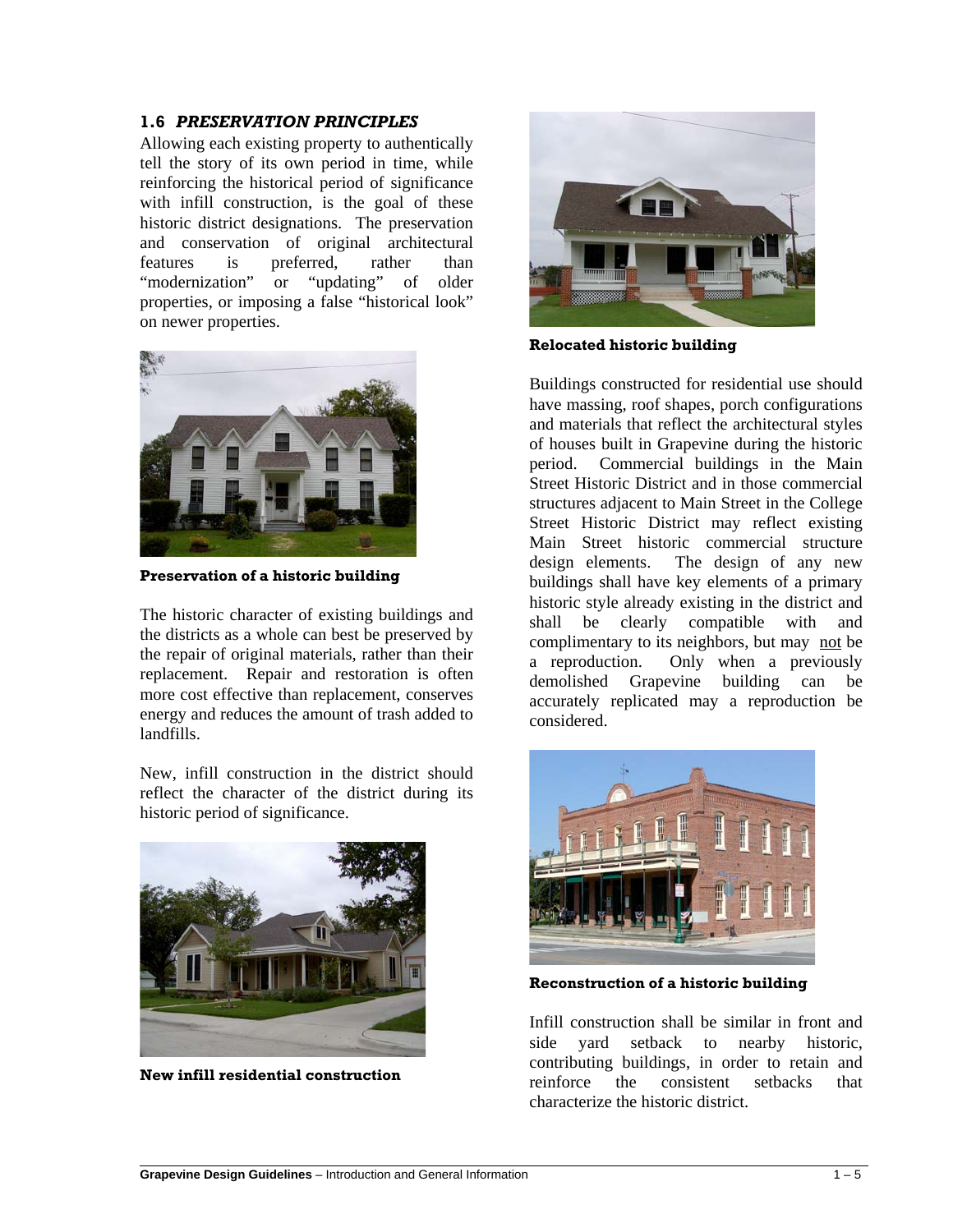The authenticity of Grapevine's Main Street and its buildings sets the community apart from our neighbors. Grapevine's unique quality of life will be protected with thoughtful rehabilitation and restoration of our historic resources. These preservation criteria for the Main Street Historic District and the College Street Historic District will assist property owners in making cost effective choices when planning an exterior rehabilitation or renovation.

# *1.7 BASIC PRESERVATION THEORY AND INTEGRITY*

What makes a property historically significant? On a national level, and locally, properties must generally be at least 50 years old before they may be considered or evaluated for historic significance. However, exceptions do exist for properties less than 50 years old when the property is clearly significant.

Historic properties must meet certain criteria that demonstrate their significance. This criteria is different from the national level to a local level. Generally speaking, a property must meet at least one of the following criteria to be considered historically significant:

- Associated with events that have made a significant contribution to the broad pattern of our history; or
- Associated with the lives of persons significant in our past; or
- They embody the distinctive characteristics of a type, period or method of construction, or that represent the work of a master, or that possess high artistic value, or that represent a significant and distinguishable entity whose components may lack individual distinction; or
- They have yielded, or may be likely to yield, information important in prehistory or history.

In addition to meeting one of the criteria above, a property must also possess integrity of location, design, setting, materials,

l

workmanship, feeling and/or association. Integrity is the ability of a property to convey its significance and to retain historic integrity, a property will have to possess several and usually most of the seven aspects of integrity. A district or landmark's integrity will come from the district or landmark having a substantial number of significant structures (that retain integrity) within it boundaries and for when they were significant, or their Period of Significance.

**Period of Significance:** Each historic district or landmark is significant during a period in its history, which it represents or is associated with, thus a Period of Significance. The period usually begins when the district was first constructed to when it reached it peak activity in construction.

Buildings and structures that date within the Period of Significance are considered "historic" and contribute towards the character of the district. Buildings and structures built outside of the Period of Significance are generally considered "non-historic" and not contributing to the character of the district, however, there may be buildings which will have gained significance and considered historic.

# *1.8 TREATMENT OF HISTORIC BUILDINGS*

The Preservation, Restoration, Rehabilitation and Reconstruction philosophy adopted by these design guidelines and incorporated herein by reference are the Secretary of the Interior's *Standards for the Treatment of Historic Properties* (see appendix). The following treatment philosophy should be considered for improvements or alterations to this industrial district.

1. If a new use is required for a historic building, consider uses that are compatible with the original use of the building and that would require minimal change to the defining characteristics of the property. Converting the former lumberyard into the Visitor's Information Center would be considered a compatible new use.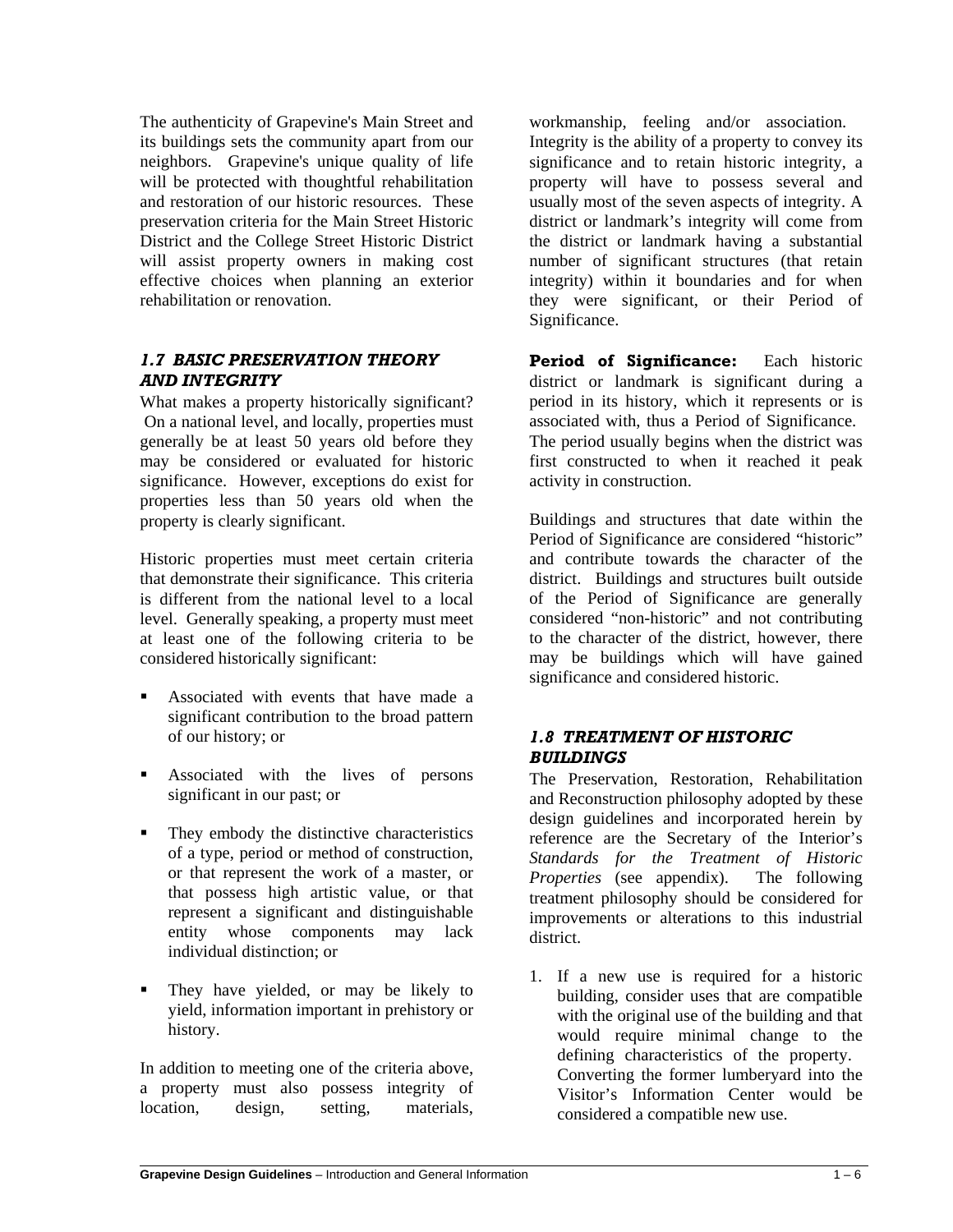- 2. Each historic building within this district is a product of its time (when constructed). The original design of each building should be respected for what it is and not altered to something it was not or giving it an "older" period look. Preserve, stabilize, and restore the original building form, ornament and materials. However, when rehabilitating, removal of non-historic or unsympathetic additions is encouraged.
- 3. Most properties change over time; those changes that have acquired historic significance on their own right shall be preserved. Older structures or additions may have, at some time, been renovated with such care and skill that the renovation itself is worthy of preservation.

Reconstruction of building elements should reflect the size, scale, material and level of detail of the original design. Where replication of original elements is not possible, a new design consistent with the original style of the building may be used.

- 4. Preserve and maintain original character defining features and architectural styles of historic buildings and structures. Key architectural features of a building or structure are those that help convey the integrity and significance of the property to the Period of Significance. They may include, but are not limited to, doors, windows, siding, roofs, structural systems and decorative ornamentation.
- 5. Original character defining features and elements should be repaired where needed and replaced only when repair of original materials is not possible because they are deteriorated beyond repair. Repair elements and features using the gentlest means possible.

Any missing or severely deteriorated elements may be replaced with replicas of the original. The new feature or element should match the old in design, color, texture and other visual qualities and where possible, materials.

# *1.9 WHAT ARE DESIGN GUIDELINES?*

Design guidelines are written documents that help ascertain the cultural and architectural importance of a Historic District or Landmark within the City of Grapevine. They provide for a common ground for making educated decisions for proposed alterations to property (including new construction) and ensuring those modifications will be compatible with the architectural character of the historic district for which they apply.

Design guidelines are also intended to be recommendations and not rigid or direct interpretation of work to be executed on a property. Although appropriate, they do not require that buildings be restored to a historical period or style. They are intended to be flexible and used to promote communication about how appropriate design alterations can blend into and enhance the architectural character of the historic district or landmark.

## *Why do we need Design Guidelines?*

These design guidelines are needed to preserve the architectural and cultural integrity of a historic district and are intended for the property owner(s), their architects or designers and the Grapevine Historic Preservation Commission to use as a base reference for proposed exterior modifications to property within the historic district. They will serve as a basis for decisions about appropriate treatments and compatible new construction. The Historic Preservation Commission, the Planning and Zoning Commission and the Grapevine City Council have approved these design guidelines for this historic district.

The Historic Preservation Commission, through the Certificate of Appropriateness review process, will use these guidelines for making informed, consistent decisions about design alterations. The Commission, however, realizes that there is more than one solution to a historic preservation design objective, and as such, will use these guidelines for a base reference only.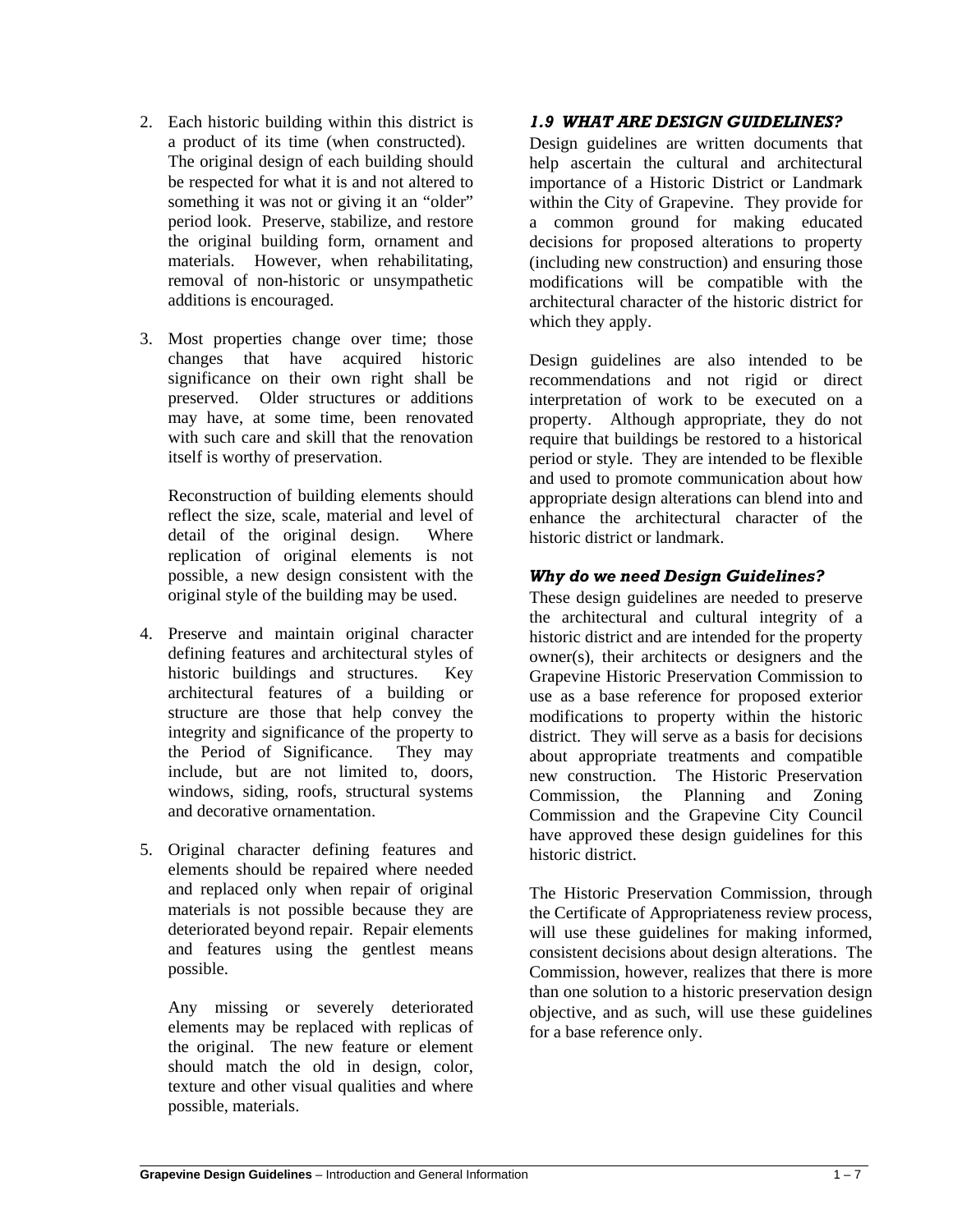#### *1.10 HOW TO USE THESE GUIDELINES*

These design guidelines describe certain criteria and recommendations by which the Grapevine Historic Preservation Commission and Staff evaluate proposed exterior modifications for Commercial and Residential properties. They are intended to serve as a reference and a resource for property owners to preserve the architectural and cultural integrity of a historic district.

A preservation objective is to achieve a balance that best serves the architectural building, owner and the character of the district or landmark. The guidelines provide general recommendations for alterations so that the architectural integrity of the property is preserved and any new modifications are compatible with the character of the property.

As noted previously, all individual landmarks and the Cotton Belt Railroad Historic District have specific design guidelines. Please refer to these additional guidelines for properties in these areas.

For further information about Grapevine's Design Guidelines for all historic properties, Historic Preservation Programs, or to obtain the necessary Certificate of Appropriateness application package, please contact staff with the Historic Preservation Commission in the Development Services, City of Grapevine at 817/410-3197.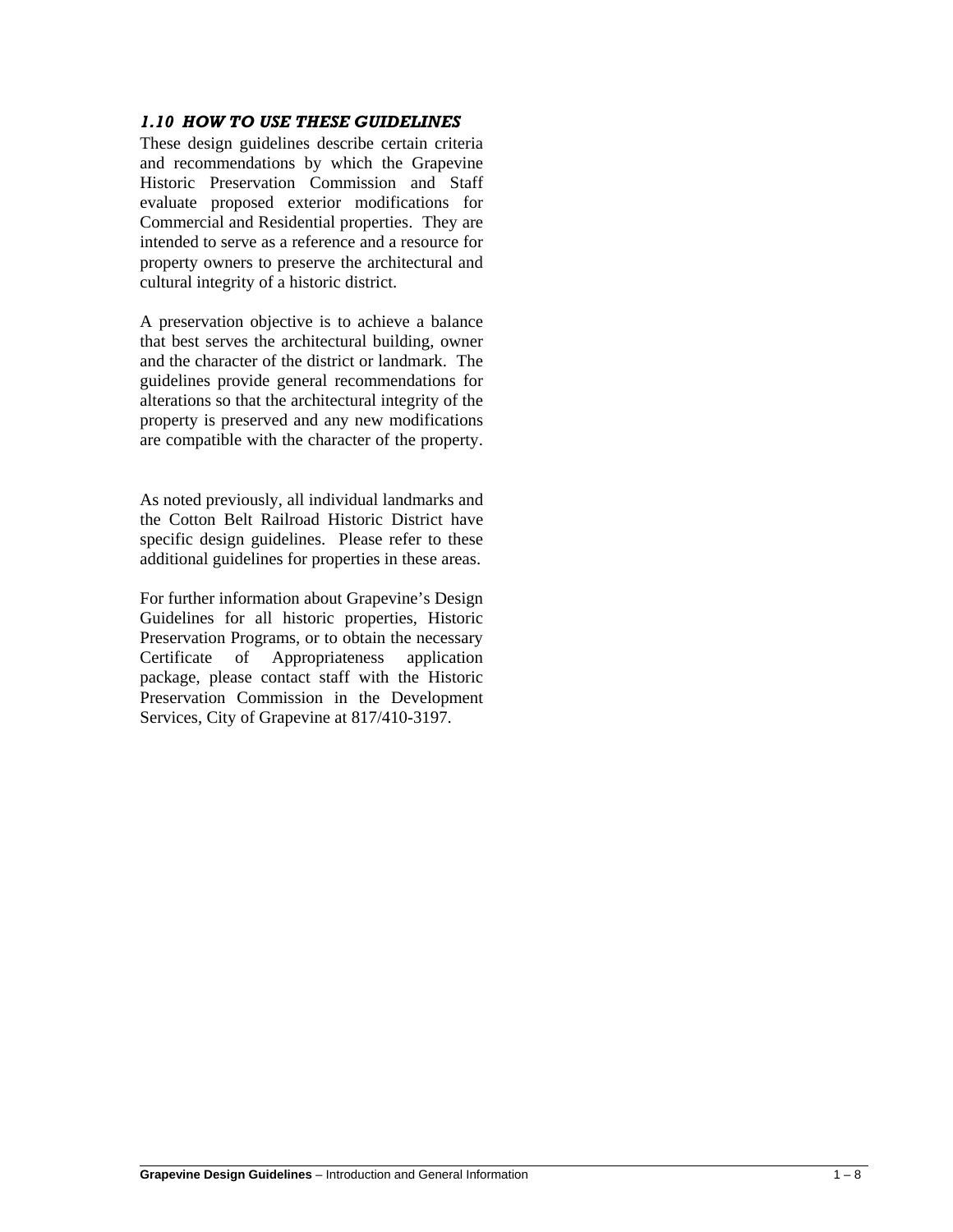# **1.11** *MAIN STREET, COLLEGE STREET, THE COTTON BELT RAILROAD HISTORIC DISTRICTS AND INDIVIDUAL HISTORIC LANDMARKS.*

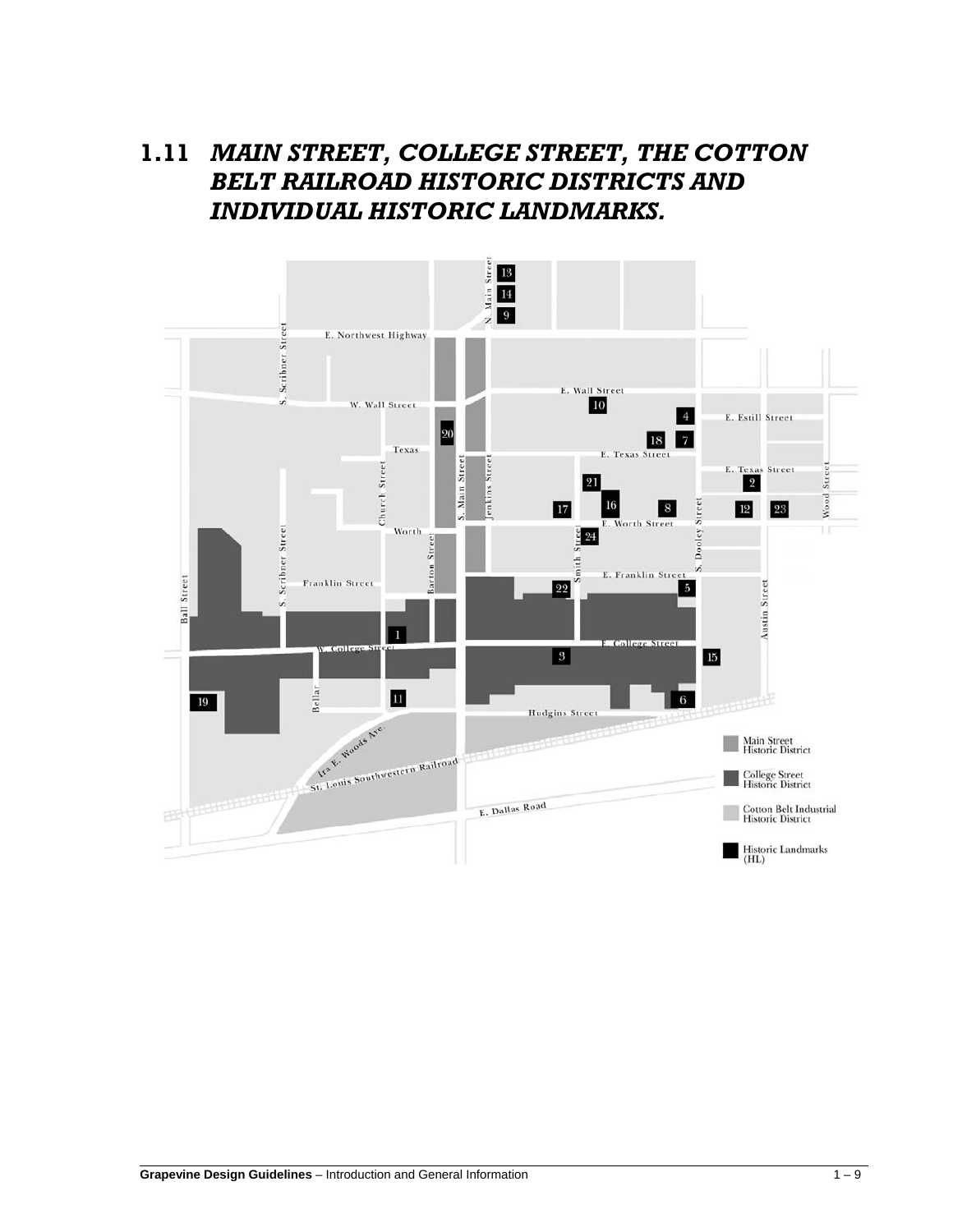

# **CITY OF GRAPEVINE**

HISTORIC PRESERVATION COMMISSION CERTIFICATE OF APPROPRIATENESS APPLICATION

# SUMMARY OF HISTORIC PRESERVATION COMMISSION **CERTIFICATE OF APPROPRIATENESS REQUIREMENTS**

**APPLICATION REVIEW REQUIREMENTS** 

- MEET WITH THE DEVELOPMENT SERVICES STAFF TO REVIEW А. APPLICATION REQUIREMENTS FOR YOUR SPECIFIC REQUEST
- COMPLETE THE APPLICATION INCLUDE SIGNATURES OF PROPERTY **B. OWNER OR APPLICANT**
- LIST THE ADDRESS, THE LOT, BLOCK AND SUBDIVISION OF THE SUBJECT  $C_{1}$ **PROPERTY**
- D. PROVIDE PLANS OR DRAWINGS ON 8 1/2 X 11 OR 11 X 17 PAPER DRAWN TO SCALE AND DIMENSIONED (WHERE REQUIRED) WITH OTHER DRAWINGS AS DESIRED OR AS REQUESTED BY STAFF. THE SCALE SHOULD BE LARGE **ENOUGH TO BE CLEARLY LEGIBLE**
- Е. PROVIDE MATERIAL AND COLOR SAMPLES OF PROPOSED WORK

#### THE APPLICATION MUST BE COMPLETED AND MEET ALL CITY OF GRAPEVINE ORDINANCE REQUIREMENTS BEFORE A REQUEST FOR A CERTIFICATE OF APPROPRIATENESS CAN BE SCHEDULED FOR A PUBLIC HEARING

SUBMISSION/APPROVAL OF A CERTIFICATE OF APPROPRIATENESS DOES NOT **CONSTITUTE APPROVAL OF A BUILDING PERMIT. BUILDING PERMITS SHALL BE SUBMITTED SEPARATELY.** 

> **DELIVER TO:** DEVELOPMENT SERVICES DEPARTMENT **HISTORIC PRESERVATION** 200 S. MAIN STREET GRAPEVINE, TX 76051

#### DIRECT QUESTIONS TO HISTORIC PRESERVATION STAFF AT (817) 410-3197 FAX NUMBER (817) 410-3125

City of Grapevine - P O Box 95104 - Grapevine, Texas 76099 - (817)410-3197 - fax (817)- 410-3125

041703